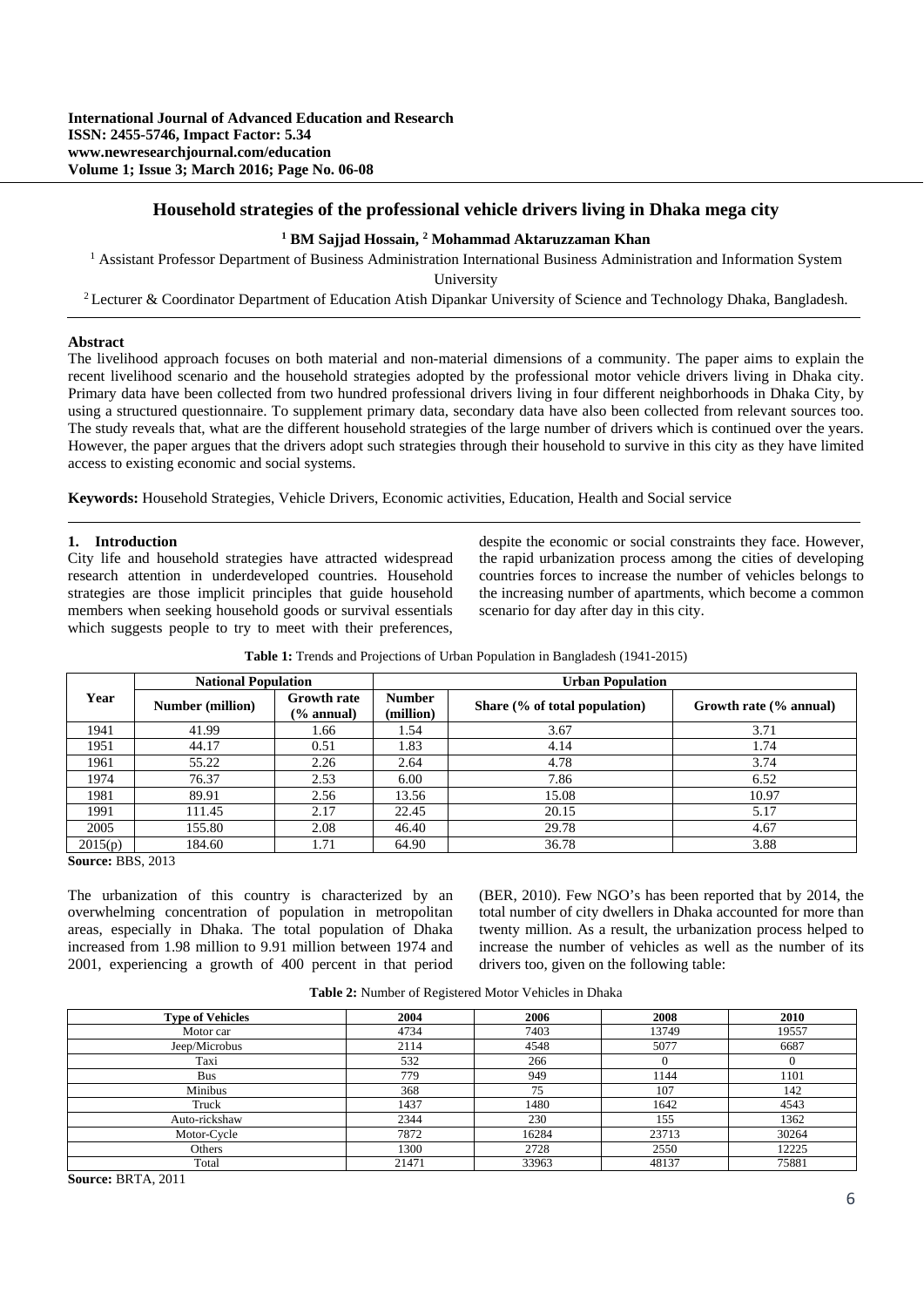RTA annual report shows that, up to December 2010, the total number of the registered vehicles was 603166, but for the year 2010 total registration was 75881 and it was only 21471 for the year 2004. So this record easily represents the increasing tends for the vehicles which may indirectly indicate the number of drivers for those vehicles. Besides this, the demand of labor for the transport and communication sector in 2004-05 was about 8.44 million (SYB, 2010).

| <b>Type of Vehicles</b> | 2004  | 2006  | 2008  | 2010  |
|-------------------------|-------|-------|-------|-------|
| Motor car               | 5410  | 8447  | 16927 | 20690 |
| Jeep/Microbus           | 2514  | 5540  | 6537  | 8040  |
| Taxi                    | 540   | 275   | 9     |       |
| Bus                     | 857   | 1020  | 1342  | 1233  |
| Minibus                 | 622   | 241   | 307   | 311   |
| Truck                   | 2583  | 3065  | 2609  | 10056 |
| Auto-rickshaw           | 8974  | 6898  | 19071 | 19018 |
| Motor-Cycle             | 24941 | 51106 | 93541 | 88499 |
| Others                  | 2761  | 3713  | 4076  | 13331 |
| $\sim$<br>____.__       |       |       |       |       |

**Table 3:** Number of Registered Motor Vehicles in Bangladesh

**Source:** BRTA, 2011

However, an attempt has been made in this paper to explain the working pattern and the survival strategies adopted by the selfmotivated vehicles drivers in their households in Dhaka mega city.

## **2. Importance of the Study**

A few studies focus on coping strategies adopted by the lower income people as the drivers in adverse urban situations, where the city government is failed to ensure the basic necessities of life. The study shows that the number of drivers in Dhaka city has increased with the process of urbanization during the last few decades, and that how they cope up with the adverse situations they face through strategies adopted mainly in their households. However, it is also observed that the number of vehicles is increased in Dhaka city several times more than the number increased in any other city or town of the country.

#### **3. Methodology**

The study was conducted in four busy neighborhoods in Dhaka City, Bangladesh between July and December of 2013. These neighborhoods include Mirpur, Banani, Dhanmondi, and Old Dhaka. Two hundred drivers were selected from the neighborhoods proportionately by using random sampling methods. Data were collected through a structured questionnaire constructed on various forms of household adaptations such as, economic activities, expenditure and purchasing pattern, shelter and environmental services, using social services, rural-urban network, social network and community participation etc. To get more ideas about the current scenario of its related issues, secondary data have also been collected from different websites, previous surveys conducted by researchers including the Road and Transport authority of Bangladesh. Here, only descriptive statistics (percentages) are mainly used as a simple way for data analysis.

## **4. Objective of the Study**

Major objectives of this study are as follows:

1. To find out the household strategies of the professional vehicle drivers in Dhaka city

2. To analysis the problem and prospects of vehicle drivers living in Dhaka city

# **5. Household Strategies of Drivers Living in Dhaka City**

**5.1 Economic Activities:** The self-motivated drivers of Dhaka city are mostly employed in low paid jobs in informal urban sectors. The survey shows that they are mostly involved in numbers of vehicles as Bus driving (13%), CNG/Taxi driving (24%), Private car driving (49%) & others included Lorry, Truck, Tempo etc. (13%).

Entering more household members into the workforce is another survival strategy of them. Sometimes female members operate income-generating activities in their households. Only 68% of them are only earning member of his family and besides this, 32% of them have supporting earning member of his family. Nonetheless, more than 22% of household's children, especially unmarried daughters, work away from home to contribute to the family income too.

The average monthly income of the households is 8000 taka and the households with more than one income-earning member are relatively in better economic condition, but this number is less significant. Only 34.6% of households have some small savings (see Table 2). However, more than 20% of households take loans regularly, or have to take on an emergency basis as well too.

**Table 4:** Saving of Vehicle Drivers Living in Dhaka City

| <b>Monthly Savings</b> | <b>Number of Saver</b> | Number of Saver (%) |
|------------------------|------------------------|---------------------|
| No Savings             | 132                    | 66                  |
| $0 - 500$              |                        |                     |
| $501 - 1000$           |                        | 24                  |
| $1001 - 1500$          |                        |                     |
| Total                  |                        |                     |

#### **5.2 Expenditure and Purchasing Pattern**

Their earning is generally insufficient and they mostly spend their earnings to full-fill basic needs. They have to spend more than 50% of their earnings on food items and more than 20% for housing. They also spend a small amount of their earnings on clothing, medicine, education and other incidentals. They mainly buy food items like rice, pulse, potatoes and vegetables at a low cost price from the local retail shops. Even they sometimes buy bad quality fish from local fish-markets too. Moreover, they cannot afford expensive items like meat, milk and fruit; and they usually buy cheap clothes from second-hand markets.

**5.3 Shelter and Environmental Services:** Without having the access to urban land, all of them have to live in rented 'Walluptin-shed houses'. Some of their houses are also constructed from low cost housing materials like tin, bamboo, straw and polythene. Only two percent of drivers live in better condition which is provided by their vehicle (specially the private cars) owner. And mostly (73.8%) use the single roomed housing to live. In many cases, more than five members of the households live in single congested room.

The majority of households (54%) have no cooking facilities and they have to cook in their living room. Another 46% have access to a common *chula* (Burner) where ten to fifteen households shares one kitchen with four to six *chulas*. Access to electricity is inadequate and irregular. Most of them have no